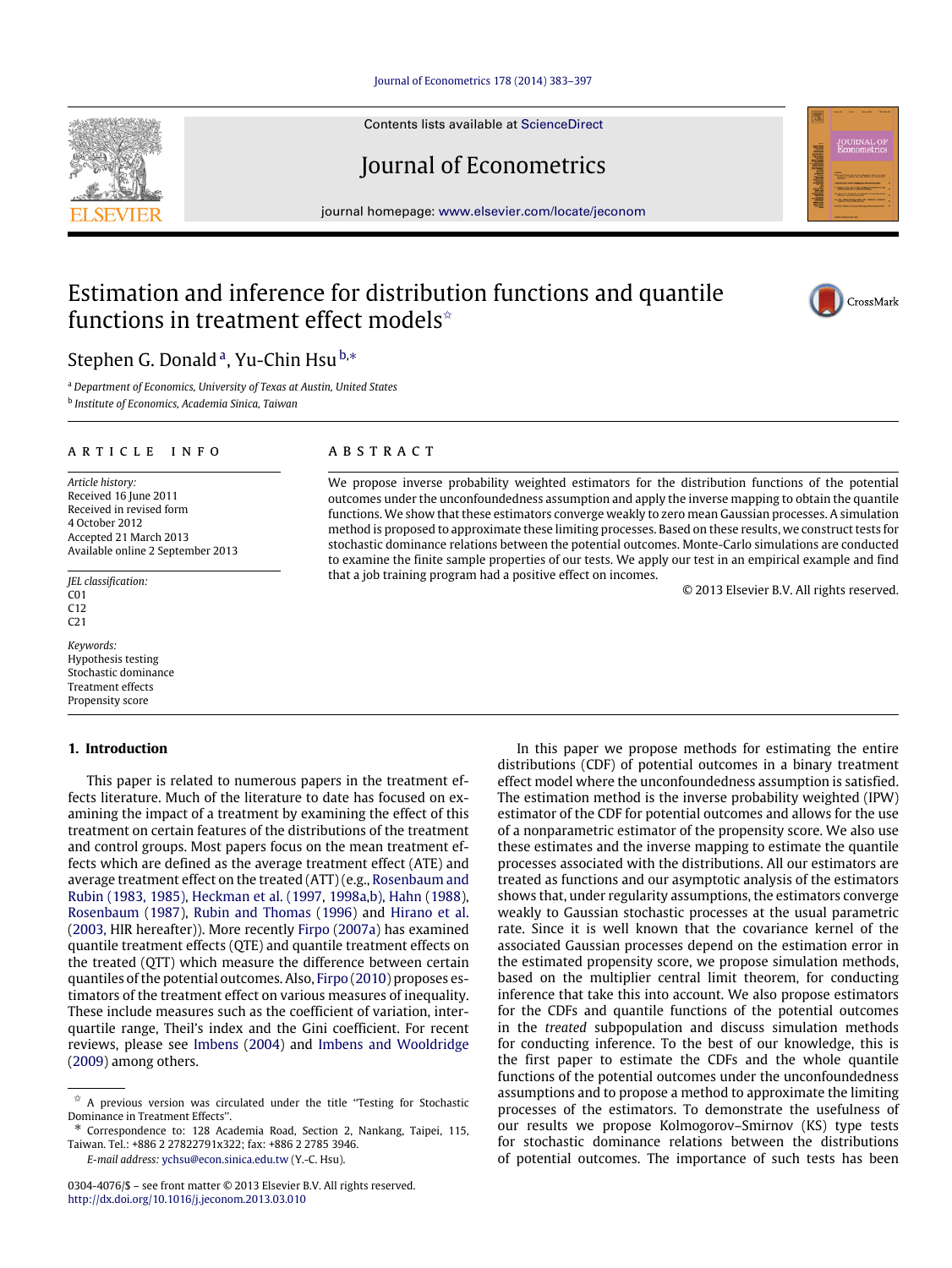discussed by [Imbens](#page--1-12) [and](#page--1-12) [Wooldridge](#page--1-12) [\(2009\)](#page--1-12). Our paper also examines the properties of the proposed methods in finite samples by conducting a small scale simulation as well as applying the methods for the KS tests to examine the effect of a job training program in an empirical example using data from the National Supported Work Demonstration (NSW) job training program. In the empirical example we find that real earnings under job training stochastically dominates real earnings without job training and we find evidence against the opposite relationship. Thus our methods suggest that positive effects of job training are felt over the entire distribution which is a stronger conclusion than one would reach based simply on the mean.

This paper is related to some other recent papers that examine distributional effects in treatment effect models. [Abadie](#page--1-13) [\(2002\)](#page--1-13) constructs tests for stochastic dominance relationship between potential outcomes when the treatment assignment is endogenous and one has a binary instrument. [Maier](#page--1-14) [\(2011\)](#page--1-14) focuses on KS tests for the stochastic dominance relation in a treatment effect situation similar to ours but uses a different method for inference based on the bootstrap. [Lee](#page--1-15) [and](#page--1-15) [Whang](#page--1-15) [\(2009\)](#page--1-15), and [Hsu](#page--1-16) [\(2011\)](#page--1-16) consider the null hypothesis that the stochastic dominance relation between the potential outcomes holds conditional on the all possible values of the covariances. [Shen](#page--1-17) [\(2011\)](#page--1-17) proposes nonparametric and semiparametric tests for conditional stochastic dominance relation between the potential outcomes at a given covariate value. Their focus is different from ours, because we focus on the stochastic dominance relation between the unconditional CDFs. As noted above [Firpo](#page--1-9) [\(2007a\)](#page--1-9) examines quantile treatment effects for specific quantiles while [Firpo](#page--1-10) [\(2010\)](#page--1-10) examines specific measures of inequality. Our paper provides results for the entire CDF and quantile process and can be used in principle, along with functional delta methods, to construct any functional of either and conduct inference with KS tests for stochastic dominance being one empirically important example. Additionally our paper provides results for the treated subpopulation.

This paper is also related to numerous papers in the stochastic dominance literature. Papers that consider inference for stochastic dominance between two distributions include [McFadden](#page--1-18) [\(1989\)](#page--1-18), [Anderson](#page--1-19) [\(1996\)](#page--1-19), [Davidson](#page--1-20) [and](#page--1-20) [Duclos](#page--1-20) [\(2000\)](#page--1-20), [Barrett](#page--1-21) [and](#page--1-21) [Donald](#page--1-21) [\(2003\)](#page--1-21), [Linton](#page--1-22) [et al.](#page--1-22) [\(2005\)](#page--1-22), [Bennett](#page--1-23) [\(2009\)](#page--1-23), [Linton](#page--1-24) [et al.](#page--1-24) [\(2010\)](#page--1-24), [Donald](#page--1-25) [and](#page--1-25) [Hsu](#page--1-25) [\(2010\)](#page--1-25) and [Donald](#page--1-26) [et al.](#page--1-26) [\(2012\)](#page--1-26) among others. Our paper considers the empirically important case where one comparing two distributions in the treatment effect context where selection to treatment depends on observables and does not rely on completely random assignment as would be required in order to use results of [Barrett](#page--1-21) [and](#page--1-21) [Donald's](#page--1-21) [\(2003\)](#page--1-21).<sup>[1](#page-1-0)</sup>

The remainder of this paper is organized as follows. In Section [2,](#page-1-1) we discuss the treatment effect model. We also examine the identification of the CDFs of potential outcomes and propose estimators of the CDFs as well as the associated quantile functions. Section [3](#page--1-27) presents regularity conditions and asymptotic results for the estimators of the CDFs and quantile functions. In Section [4,](#page--1-28) we introduce a simulation method to approximate the limiting stochastic processes of the estimated CDFs and quantile functions. We propose KS tests for the stochastic dominance relation between the distributions of potential outcomes and show the size and power properties of our tests in Section [5.](#page--1-29) We extend our results to the treated group in Section [6.](#page--1-30) Monte-Carlo simulation results are summarized in Section [7.](#page--1-31) Section [8](#page--1-32) presents the empirical application, and Section [9](#page--1-33) concludes. All mathematical proofs are contained in the [Appendix.](#page--1-34)

#### <span id="page-1-1"></span>**2. Estimating CDFs and quantile functions of the potential outcomes**

#### *2.1. Model framework*

We consider the standard treatment effects framework. Let *T* be a dummy variable such that  $T = 1$  if the individual receives treatment; otherwise,  $T = 0$ . Define  $Y(1)$  as the potential outcome for the individual under treatment and *Y*(0) as that without treatment. Let  $F_0(\cdot) = P(Y(0) \leq \cdot)$  and  $F_1(\cdot) = P(Y(1) \leq \cdot)$ denote the unconditional CDFs of *Y*(0) and *Y*(1) respectively. We observe  $T, Y = T \cdot Y(1) + (1 - T) \cdot Y(0)$ , and *X*, a vector of covariates. We have a random sample of size *N*.

#### *2.2. Identification of F*<sup>0</sup> *and F*<sup>1</sup>

In the treatment effect model, we never observe *Y*(0) and *Y*(1) simultaneously, so there is an identification problem due to the missing variable. We impose the unconfoundedness assumption [\(Rosenbaum](#page--1-0) [and](#page--1-0) [Rubin,](#page--1-0) [1983\)](#page--1-0) to obtain identification.

<span id="page-1-2"></span>**Assumption 2.1** (*Unconfoundedness Assumption*).  $(Y(0), Y(1)) \perp$ *T* |*X*.

The unconfoundedness assumption requires that conditional on the observed individual characteristics, the treatment assignment is independent of the potential outcomes. Let  $p(x) = P(T = 1|X = 1)$ *x*) denote the propensity score function [\(Rosenbaum](#page--1-0) [and](#page--1-0) [Rubin,](#page--1-0) [1983,](#page--1-0) [1985\)](#page--1-1). Under [Assumption 2.1,](#page-1-2)  $F_1(z)$  and  $F_0(z)$  are identified by

<span id="page-1-3"></span>
$$
F_0(z) = E\left[\frac{(1-T) \cdot 1(Y \le z)}{1 - p(X)}\right],
$$
  
\n
$$
F_1(z) = E\left[\frac{T \cdot 1(Y \le z)}{p(X)}\right].
$$
\n(1)

The identification results in [\(1\)](#page-1-3) are similar to those of *E*[*Y*(1)] and  $E[Y(0)]$  in HIR after we replace *Y* with indicator function  $1(Y \le z)$ .

#### *2.3. Estimation of F*<sup>0</sup> *and F*<sup>1</sup>

Based on [\(1\),](#page-1-3) the IPW estimators for  $F_0(z)$  and  $F_1(z)$  are:

$$
\widehat{F}_0(z) = \sum_{i=1}^N \frac{(1 - T_i) \cdot 1(Y_i \le z)}{1 - \widehat{p}(X_i)} / \sum_{i=1}^N \frac{1 - T_i}{1 - \widehat{p}(X_i)},
$$
\n(2)

$$
\widehat{F}_1(z) = \sum_{i=1}^N \frac{T_i \cdot 1(Y_i \le z)}{\widehat{p}(X_i)} / \sum_{i=1}^N \frac{T_i}{\widehat{p}(X_i)},
$$
\n(3)

where  $\hat{p}(X_i)$  is a nonparametric estimator for  $p(x)$ . As in HIR, we use the Series Logit Estimator (SLE) to estimate  $p(x)$  based on power series. Let  $\lambda = (\lambda_1, \ldots, \lambda_r)' \in \mathbb{Z}_+^r$  be a *r*-dimensional vector of non-negative integers where  $\mathbb{Z}_+$  denotes the set of non-negative integers, and define the norm for  $\lambda$  as  $|\lambda| = \sum_{j=1}^{r} \lambda_j$ . Let  $\{\lambda(k)\}_{k=1}^{\infty}$  be a sequence including all distinct  $\lambda \in \mathbb{Z}_+^r$  such that  $|\lambda(k)|$  is non-decreasing in *k* and let  $x^{\lambda} = \prod_{j=1}^{r} x_j^{\lambda_j}$ . For any integer *K*, define  $R^K(x) = (x^{\lambda(1)}, \dots, x^{\lambda(K)})'$  as a vector of power functions. Let  $\mathcal{L}(a) = \exp(a)/(1 + \exp(a))$  be the logistic CDF. The SLE for  $p(X_i)$  is defined as  $\hat{p}(x) = \mathcal{L}\left(R^K(x)'\hat{\pi}_K\right)$  where

$$
\hat{\pi}_K = \arg \max_{\pi_k} \frac{1}{N} \sum_{i=1}^N (T_i \cdot \ln \mathcal{L} \left( R^K(X_i)'\pi_K \right) + (1 - T_i) \cdot \ln \left( 1 - \mathcal{L} \left( R^K(X_i)'\pi_K \right) \right).
$$

<span id="page-1-0"></span><sup>1</sup> [Linton](#page--1-22) [et al.](#page--1-22) [\(2005,](#page--1-22) [2010\)](#page--1-24) and [Donald](#page--1-26) [et al.](#page--1-26) [\(2012\)](#page--1-26) allow for covariates in their model in a different way. In their framework, the variable of interest, say *Y*, is allowed to be a function of covariates. That is, *Y* can be defined as  $Y = g(X, \theta)$ , where *X* denotes a vector of covariates and  $g(\cdot, \theta)$  is a real-valued function known up to the finite dimensional parameter  $\theta$ . However, the dependence of the selection to treatment on covariates is not allowed in their model.